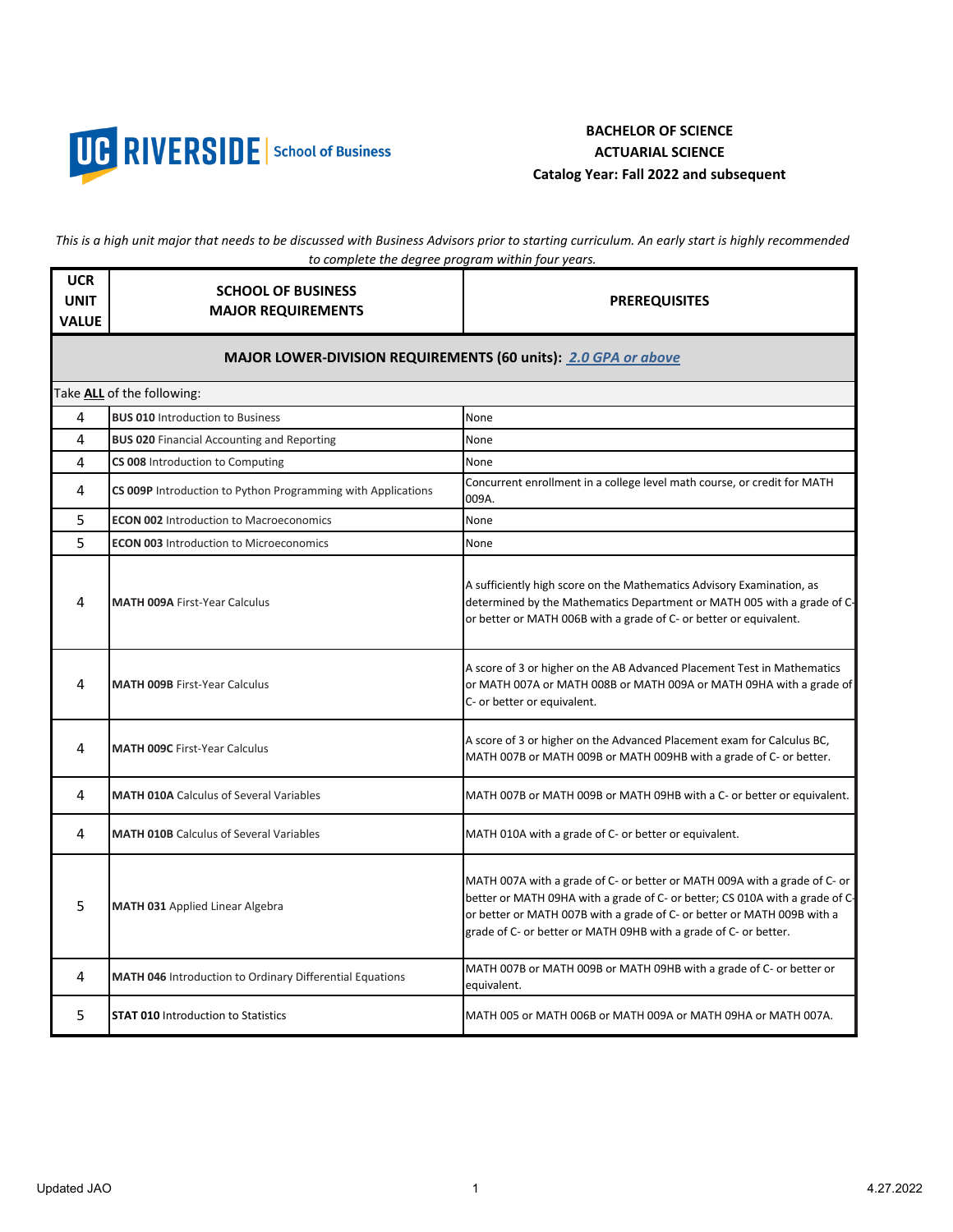| <b>UPPER-DIVISION REQUIREMENTS</b>                                  |                                                                                                   |                                                                                                                                                                                                                                                                                                                                                                       |  |  |
|---------------------------------------------------------------------|---------------------------------------------------------------------------------------------------|-----------------------------------------------------------------------------------------------------------------------------------------------------------------------------------------------------------------------------------------------------------------------------------------------------------------------------------------------------------------------|--|--|
| (78-86 units): Minimum 2.0 GPA in Upper-Division Major Requirements |                                                                                                   |                                                                                                                                                                                                                                                                                                                                                                       |  |  |
|                                                                     | Economics Courses Take ALL of the following courses:                                              |                                                                                                                                                                                                                                                                                                                                                                       |  |  |
| 5                                                                   | <b>ECON 104A</b> Intermediate Microeconomics Theory                                               | ECON 003 with a grade of C- or better or ECON 003H<br>with a grade of C- or better, MATH 007A or<br>MATH 009A or MATH 09HA.                                                                                                                                                                                                                                           |  |  |
| 5                                                                   | <b>ECON 104B Intermediate Microeconomics Theory</b>                                               | ECON 102 with a grade of C or better or ECON 104A; MATH 007A or MATH<br>009A or MATH 09HA.                                                                                                                                                                                                                                                                            |  |  |
|                                                                     | General Business Take ALL of the following courses:                                               |                                                                                                                                                                                                                                                                                                                                                                       |  |  |
| 4                                                                   | <b>BUS 100W</b> Management Writing and Communication                                              | ENGL 001B with a grade of C or better; BUS 020; ECON 003; STAT 008; or<br>equivalent. (STAT 010 can be used in lieu of Stat 008 as a pre-req with<br>permit for this major only)                                                                                                                                                                                      |  |  |
|                                                                     | Finance Take ALL of the following courses:                                                        |                                                                                                                                                                                                                                                                                                                                                                       |  |  |
| $4 - 8$                                                             | Option 1: BUS 133 Accelerated Foundations of Finance                                              | BUS 020 with a grade of B or better, STAT 004 with a grade of B or better or<br>STAT 008 with a grade of B or better or STAT 010 with a grade of B or better<br>or ECON 101 with a grade of B or better; ECON 003 with a grade of B or<br>better or ECON 003H with a grade of B or better; or a score of 3 or higher on<br>the Advanced Placement exam in Statistics. |  |  |
|                                                                     | Option 2: BUS 106 Introduction to Financial Management &<br><b>BUS 132 Foundations of Finance</b> | BUS 106: BUS 020; ECON 003 or ECON 003H; STAT 008 or ECON 101; or<br>equivalent . BUS 132: BUS 020; ECON 101 or STAT 008; ECON 102 or ECON<br>103 or ECON 104A or ECON 105A. (STAT 010 can be used in lieu of Stat 008<br>as a pre-req with permit for this major only)                                                                                               |  |  |
| 4                                                                   | <b>BUS 131 Fixed-Income Securities</b>                                                            | BUS 133 or BUS 132; BUS 106 or ECON 134.                                                                                                                                                                                                                                                                                                                              |  |  |
| 4                                                                   | <b>BUS 134 Corporate Finance</b>                                                                  | BUS 133 with a grade of C- or better or BUS 132 with a grade of C- or better;<br>BUS 106 with a grade of C- or better or ECON 134 with a grade of C- or<br>better.                                                                                                                                                                                                    |  |  |
| 4                                                                   | <b>BUS 136 Investements: Security Analysis and Portfolio</b><br>Management                        | BUS 133 with a grade of C- or better or BUS 132 with a grade of C- or better;<br>BUS 106 with a grade of C- or better or ECON 134 with a grade of C- or<br>better.                                                                                                                                                                                                    |  |  |
| 4                                                                   | <b>BUS 137 Investments: Derivatives Markets</b>                                                   | BUS 133 with a grade of C- or better or BUS 132 with a grade of C- or better;<br>BUS 106 with a grade of C- or better or ECON 134 with a grade of C- or<br>better.                                                                                                                                                                                                    |  |  |
| 4                                                                   | <b>BUAS 101 Foundations of Insurance</b><br>New Course SP 2023                                    | BUS 133 or BUS 106 or ECON 134.                                                                                                                                                                                                                                                                                                                                       |  |  |
|                                                                     | Supply Chain and Operations Management Courses Take ALL of the following courses:                 |                                                                                                                                                                                                                                                                                                                                                                       |  |  |
| 4                                                                   | <b>BUS 125 Simulation for Business</b>                                                            | BUS 104 or STAT 104; or equivalent. (STAT 010 can be used in lieu of BUS<br>104 as a pre-req with permit for this major only).                                                                                                                                                                                                                                        |  |  |
| 4                                                                   | <b>BUS 126 Practical Business Forecasting</b>                                                     | BUS 105; or equivalent. (STAT 010 can be used in lieu of BUS 105 as a pre-<br>req with permit for this major only).                                                                                                                                                                                                                                                   |  |  |
| 4                                                                   | <b>BUS 181 Business Modeling and Optimization</b>                                                 | STAT 008 or STAT 010; restricted to class level standing of junior or senior.                                                                                                                                                                                                                                                                                         |  |  |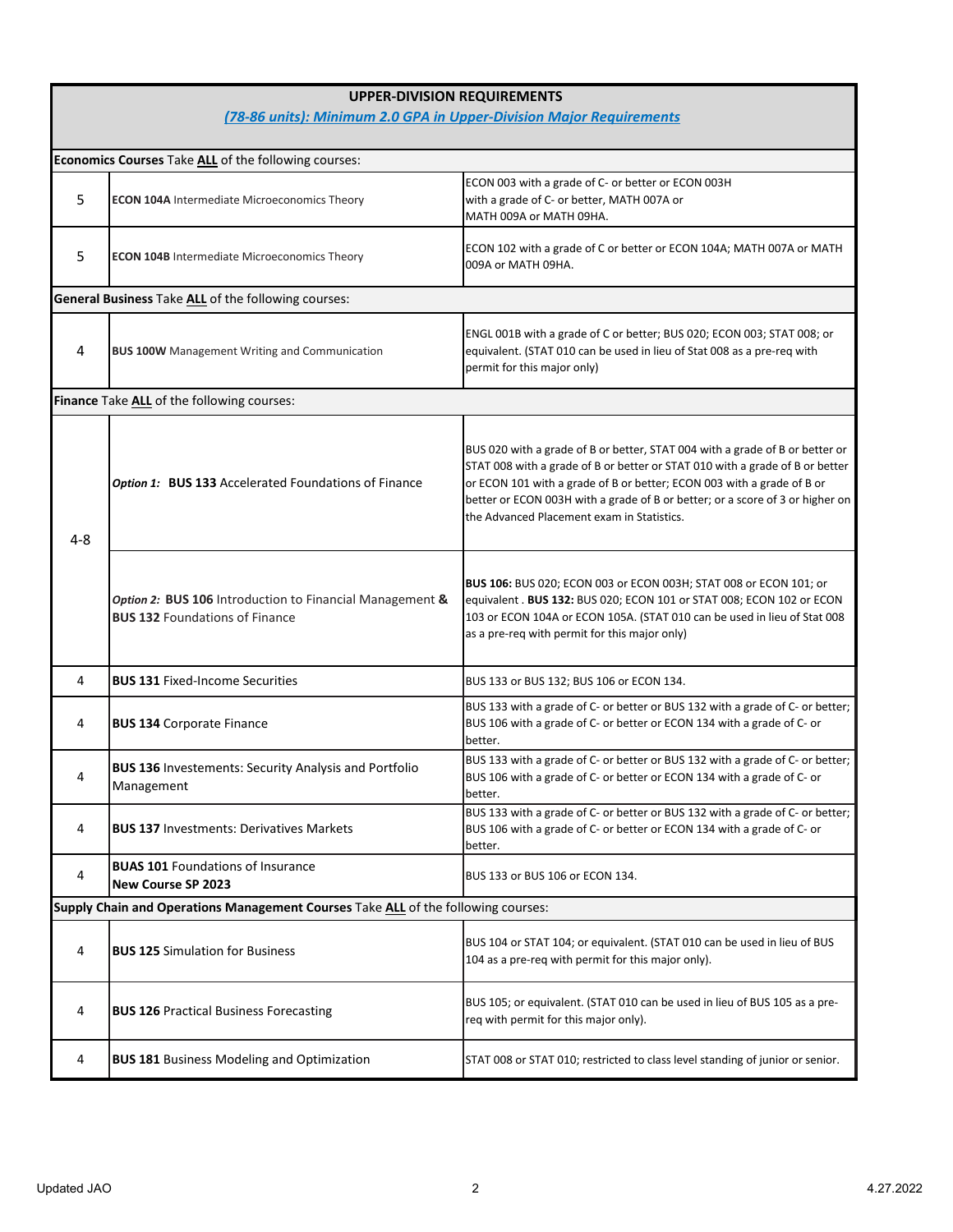| UPPER-DIVISION REQUIREMENTS Continued<br>(78-86): Minimum 2.0 GPA in Upper-Division Major Requirements |                                                                 |                                                                                                                                                                                  |  |  |
|--------------------------------------------------------------------------------------------------------|-----------------------------------------------------------------|----------------------------------------------------------------------------------------------------------------------------------------------------------------------------------|--|--|
| Statistics Courses Take ALL of the following courses:                                                  |                                                                 |                                                                                                                                                                                  |  |  |
| 4                                                                                                      | <b>STAT 107</b> Introduction to Statistical Computing with R    | STAT 010; or equivalent.                                                                                                                                                         |  |  |
| 4                                                                                                      | <b>STAT 146 Statistical Forecasting Techniques</b>              | STAT 160A; or equivalent.                                                                                                                                                        |  |  |
| 4                                                                                                      | <b>STAT 160A Elements of Probability and Statistical Theory</b> | MATH 009C or MATH 09HC (may be taken concurrently).                                                                                                                              |  |  |
| 4                                                                                                      | <b>STAT 160B</b> Elements of Probability and Statistical Theory | STAT 160A with a grade of C- or better.                                                                                                                                          |  |  |
| 4                                                                                                      | <b>STAT 160C</b> Elements of Probability and Statistical Theory | STAT 160B with a grade of C- or better.                                                                                                                                          |  |  |
| Choose TWO (2) courses from the following list:                                                        |                                                                 |                                                                                                                                                                                  |  |  |
| 4                                                                                                      | <b>STAT 161</b> Introduction to Probability Models              | STAT 160B; or equivalent with a grade of C- or better.                                                                                                                           |  |  |
| 4                                                                                                      | <b>STAT 167</b> Introduction to Data Science                    | STAT 107 with a grade of C- or better; CS 010A with a grade of C- or better.<br>(Students that complete CS 008, will need to receive a permit from the<br>Statistics department) |  |  |
| 4                                                                                                      | <b>STAT 170 Regression Analysis</b>                             | STAT 107; STAT 156B or STAT 160B; or equivalent.                                                                                                                                 |  |  |
| 4                                                                                                      | <b>STAT 171 General Statistical Models</b>                      | <b>STAT 170</b>                                                                                                                                                                  |  |  |

## **ADDITIONAL DEGREE INFORMATION AND GRADUATION REQUIREMENTS FOR B.S. in ACTUARIAL SCIENCE**

1. CNAS Breadth Requirements to be discussed with a Business Advisor.

2. Foreign language and ENGL 001C must be completed with a letter grade of C or better. BUS 100W can be used to satisfy ENGL 001C with a grade of C or better.

3. Minimum 2.0 GPA for both cumulative and any upper-division major requirements.

[4. An ideal](https://www.casact.org/) path of study would include passing at least one (1) actuarial exam by fall of year 3. Please visit the following societies for more information on [exams: Society of Actuaries https://www.soa.org/ or Casualty Actuarial Society h](https://www.casact.org/)ttps://www.casact.org/

5. Permits are provided by the department offering the course.

For a BUS or BUAS course https://business.ucr.edu/undergraduate/student-forms . For an MATH, STAT course

https://ucrbsgsac.wufoo.com/forms/enrollment-request/ . For a CS course https://student.engr.ucr.edu/online-petition . For an Econ course https://chassem.ucr.edu/continuing-student-enrollment.

[6. Please join UCR GroupMe for program support, h](https://groupme.com/join_group/69054577/qHr8VqXz.)ttps://groupme.com/join\_group/69054577/qHr8VqXz